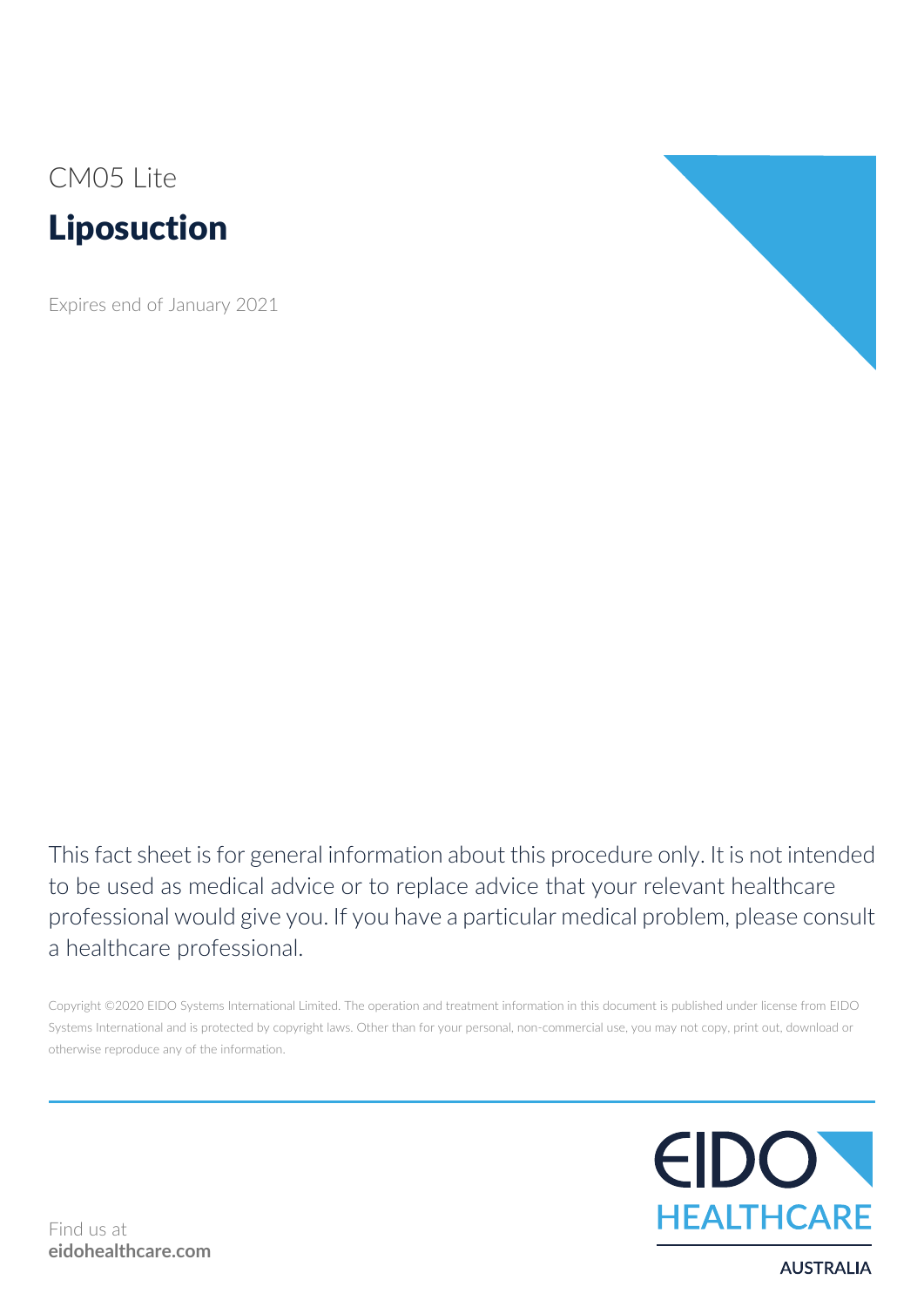## **What is liposuction?**

Liposuction is an operation to improve the shape of your body. It involves using a cannula (thin, hollow tube) attached to a suction device to remove fat from under your skin.

## **Is liposuction suitable for me?**

Your surgeon will carry out a detailed assessment before deciding if surgery is suitable for you.

Liposuction is not a substitute for losing weight.

You are most likely to benefit from liposuction if, after losing a lot of weight, you still have localised deposits of fat that seem out of proportion to the rest of your body.

## **What are the benefits of surgery?**

Your body should have a better shape.

#### **Are there any alternatives to surgery?**

Improving your diet and doing more exercise can reduce localised fat deposits. It may be possible to inject a solution that dissolves the fat.

## **What does the operation involve?**

The operation is performed either under a general anaesthetic or under a local anaesthetic, depending on how many areas need to be treated.

The operation usually takes 45 minutes to 3 hours, depending on how many areas need to be treated.

For each area to be treated, your surgeon will make several small cuts. They will insert the cannula through a cut and into the fat.

They will usually move the cannula backwards and forwards through the fat to break up the fat, making it easier to suction out.



Liposuction

## **What complications can happen?**

Some complications can be serious and can even cause death.

#### **General complications of any operation**

- Pain
- Bleeding
- Infection of the surgical site (wound)
- Blood clot in your leg
- Blood clot in your lung

#### **Specific complications of this operation**

- Skin burns
- Injury to small nerves
- Fat embolus
- Damage to structures such as your bowel, kidneys or liver
- Developing a collection of fluid (seroma) under your skin where fat is removed
- Irregular body shape where fat has been removed
- Loose or droopy skin
- Changes to skin colour
- Circulation problems

#### **How soon will I recover?**

You should be able to go home the same day or the day after, depending on how many areas were treated.